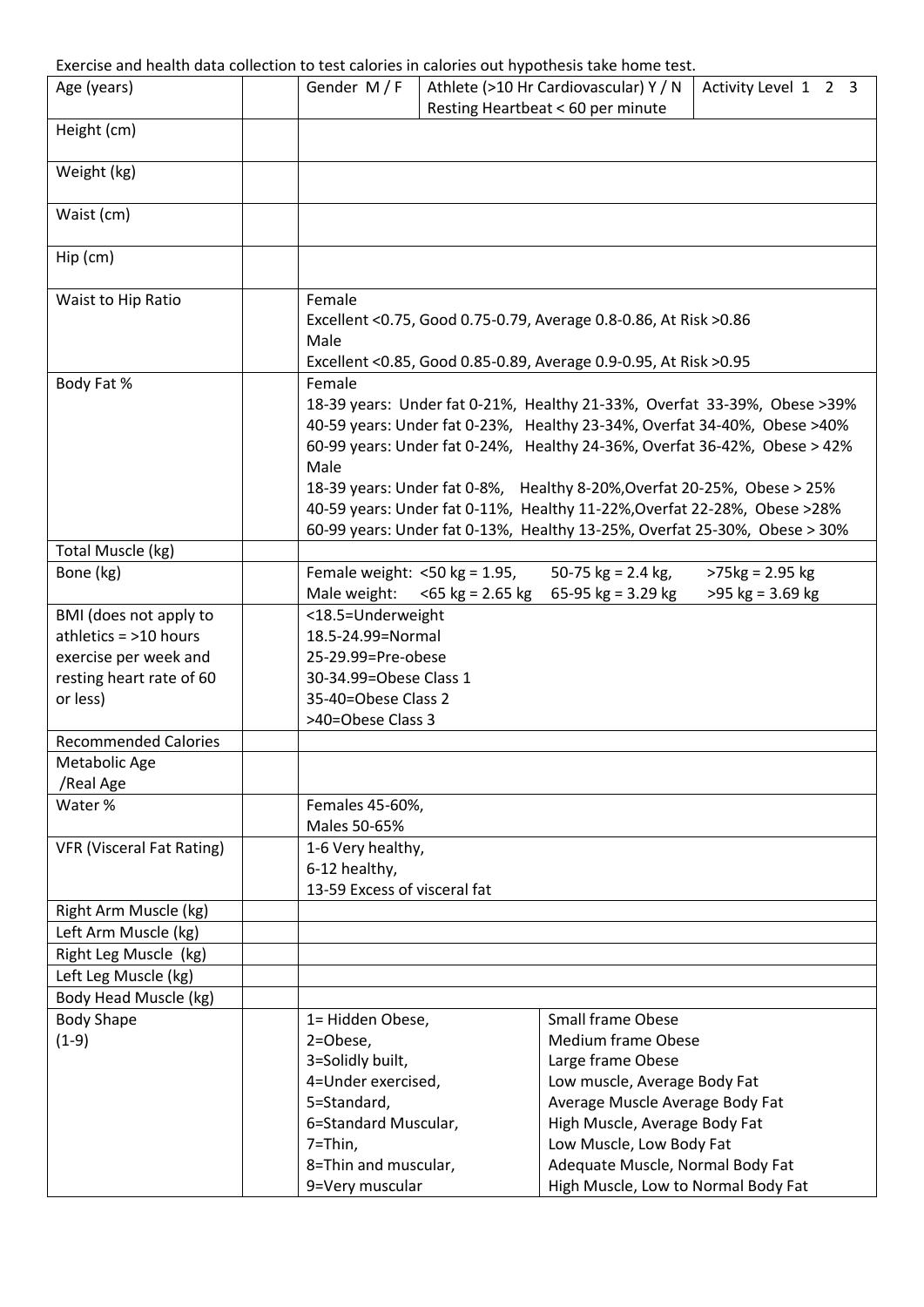Exercise and health data collection to test calories in calories out hypothesis take home test. Register and use an account at Myfitnesspal.com to calculate your calories intake for one week.

| Day 1            |                 | Calories | Carbs | Fat | Protein | Cholest. | Sodium | <b>Sugars</b> | Fiber |
|------------------|-----------------|----------|-------|-----|---------|----------|--------|---------------|-------|
| <b>Breakfast</b> |                 |          |       |     |         |          |        |               |       |
| Morning snack    |                 |          |       |     |         |          |        |               |       |
| Lunch            |                 |          |       |     |         |          |        |               |       |
|                  | Afternoon snack |          |       |     |         |          |        |               |       |
| Diner            |                 |          |       |     |         |          |        |               |       |
| After dinner     |                 |          |       |     |         |          |        |               |       |
| Total            |                 |          |       |     |         |          |        |               |       |

| Day 2            | Calories | Carbs | Fat | Protein | Cholest. | Sodium | <b>Sugars</b> | Fiber |
|------------------|----------|-------|-----|---------|----------|--------|---------------|-------|
| <b>Breakfast</b> |          |       |     |         |          |        |               |       |
| Morning snack    |          |       |     |         |          |        |               |       |
| Lunch            |          |       |     |         |          |        |               |       |
| Afternoon snack  |          |       |     |         |          |        |               |       |
| Diner            |          |       |     |         |          |        |               |       |
| After dinner     |          |       |     |         |          |        |               |       |
| Total            |          |       |     |         |          |        |               |       |

| Day 3            | Calories | Carbs | Fat | Protein | Cholest. | Sodium | <b>Sugars</b> | Fiber |
|------------------|----------|-------|-----|---------|----------|--------|---------------|-------|
| <b>Breakfast</b> |          |       |     |         |          |        |               |       |
| Morning snack    |          |       |     |         |          |        |               |       |
| Lunch            |          |       |     |         |          |        |               |       |
| Afternoon snack  |          |       |     |         |          |        |               |       |
| Diner            |          |       |     |         |          |        |               |       |
| After dinner     |          |       |     |         |          |        |               |       |
| Total            |          |       |     |         |          |        |               |       |

| Day 4            | Calories | Carbs | Fat | Protein | Cholest. | Sodium | <b>Sugars</b> | Fiber |
|------------------|----------|-------|-----|---------|----------|--------|---------------|-------|
| <b>Breakfast</b> |          |       |     |         |          |        |               |       |
| Morning snack    |          |       |     |         |          |        |               |       |
| Lunch            |          |       |     |         |          |        |               |       |
| Afternoon snack  |          |       |     |         |          |        |               |       |
| Diner            |          |       |     |         |          |        |               |       |
| After dinner     |          |       |     |         |          |        |               |       |
| Total            |          |       |     |         |          |        |               |       |

| Day 5            | Calories | Carbs | Fat | Protein | Cholest. | Sodium | <b>Sugars</b> | Fiber |
|------------------|----------|-------|-----|---------|----------|--------|---------------|-------|
| <b>Breakfast</b> |          |       |     |         |          |        |               |       |
| Morning snack    |          |       |     |         |          |        |               |       |
| Lunch            |          |       |     |         |          |        |               |       |
| Afternoon snack  |          |       |     |         |          |        |               |       |
| Diner            |          |       |     |         |          |        |               |       |
| After dinner     |          |       |     |         |          |        |               |       |
| Total            |          |       |     |         |          |        |               |       |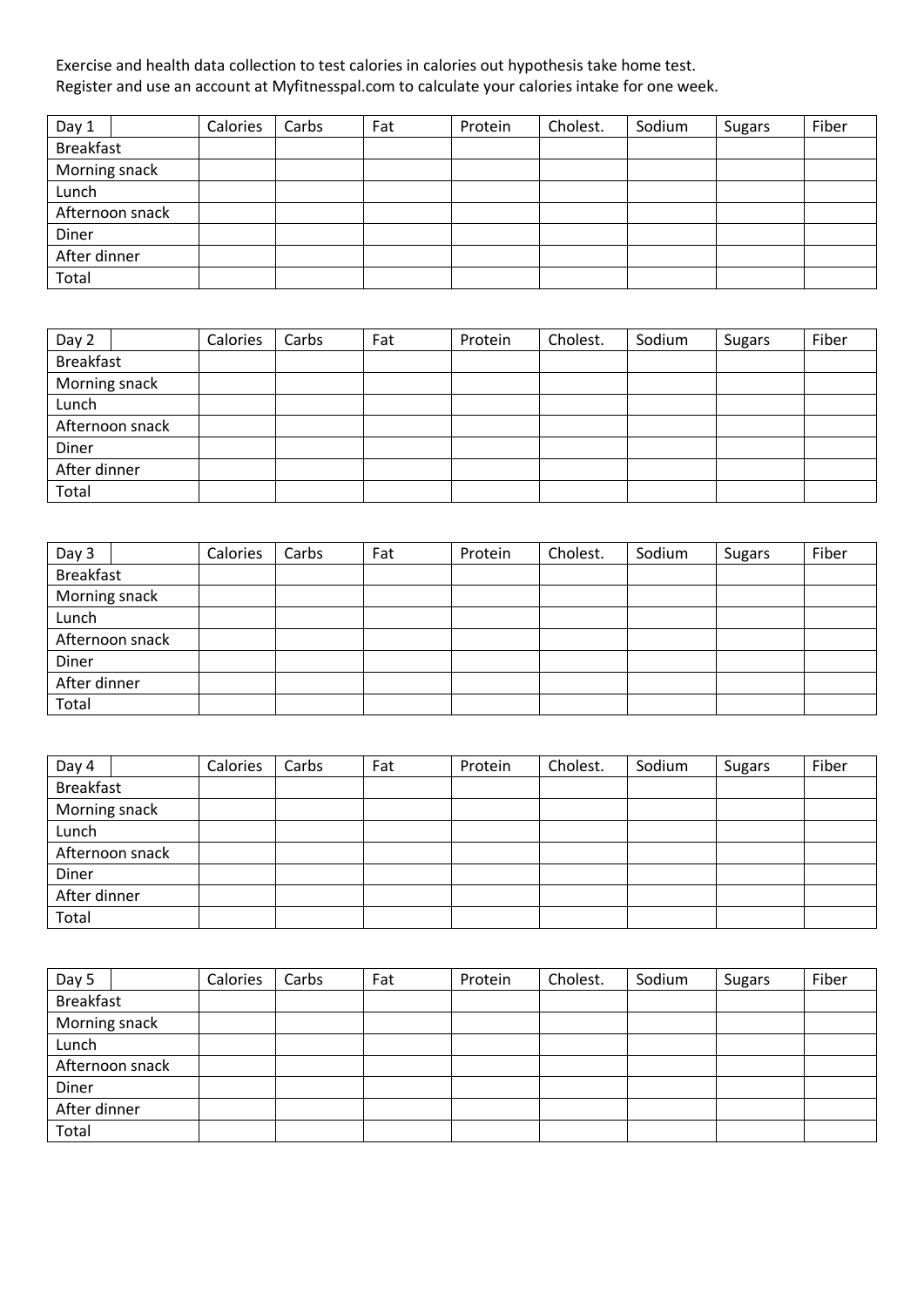Exercise and health data collection to test calories in calories out hypothesis take home test.

| Day 6            |                 | Calories | Carbs | Fat | Protein | Cholest. | Sodium | <b>Sugars</b> | Fiber |
|------------------|-----------------|----------|-------|-----|---------|----------|--------|---------------|-------|
| <b>Breakfast</b> |                 |          |       |     |         |          |        |               |       |
| Morning snack    |                 |          |       |     |         |          |        |               |       |
| Lunch            |                 |          |       |     |         |          |        |               |       |
|                  | Afternoon snack |          |       |     |         |          |        |               |       |
| Diner            |                 |          |       |     |         |          |        |               |       |
| After dinner     |                 |          |       |     |         |          |        |               |       |
| Total            |                 |          |       |     |         |          |        |               |       |

| Day 7            | Calories | Carbs | Fat | Protein | Cholest. | Sodium | <b>Sugars</b> | Fiber |
|------------------|----------|-------|-----|---------|----------|--------|---------------|-------|
| <b>Breakfast</b> |          |       |     |         |          |        |               |       |
| Morning snack    |          |       |     |         |          |        |               |       |
| Lunch            |          |       |     |         |          |        |               |       |
| Afternoon snack  |          |       |     |         |          |        |               |       |
| Diner            |          |       |     |         |          |        |               |       |
| After dinner     |          |       |     |         |          |        |               |       |
| Total            |          |       |     |         |          |        |               |       |

To calculate calories expended through a daily activity budget use this link for most activities <http://www.bodybuilding.com/fun/calories.htm> but if you use stair climbing using this alternative link which is also useful[:http://calorielab.com/burned/?mo=ac&ac=12170&ti=Running+up+stairs&q=&wt=150&un=lb&kg=68](http://calorielab.com/burned/?mo=ac&ac=12170&ti=Running+up+stairs&q=&wt=150&un=lb&kg=68) (I have provided a specimen to show you how to complete it).

| Specimen      |                |      | Day 1    |            |      | Day 2    |     |      | Day 3    |            |      |
|---------------|----------------|------|----------|------------|------|----------|-----|------|----------|------------|------|
| Activity      | <b>Hrs</b>     | cals | Activity | <b>Hrs</b> | cals | Activity | Hrs | cals | Activity | <b>Hrs</b> | cals |
| Sleep         | 6              | 462  |          |            |      |          |     |      |          |            |      |
| Cycling       | $\mathbf{1}$   | 468  |          |            |      |          |     |      |          |            |      |
| Standing      | 4              | 680  |          |            |      |          |     |      |          |            |      |
| Sitting/Study | $\overline{4}$ | 612  |          |            |      |          |     |      |          |            |      |
| Rowing        | $\mathbf{1}$   | 723  |          |            |      |          |     |      |          |            |      |
| Walking       | $\overline{2}$ | 850  |          |            |      |          |     |      |          |            |      |
| Weights       | $.5\,$         | 255  |          |            |      |          |     |      |          |            |      |
| Stairs:       | $\mathbf{1}$   | 857  |          |            |      |          |     |      |          |            |      |
| Reclining     | 4              | 340  |          |            |      |          |     |      |          |            |      |
| Washing       | $.5\,$         | 85   |          |            |      |          |     |      |          |            |      |
| Total         | 24             | 5332 |          |            |      | Total    |     |      | Total    |            |      |
| Day 4         |                |      | Day 5    |            |      | Day 6    |     |      | Day 7    |            |      |
|               |                |      |          |            |      |          |     |      |          |            |      |
|               |                |      |          |            |      |          |     |      |          |            |      |
|               |                |      |          |            |      |          |     |      |          |            |      |
|               |                |      |          |            |      |          |     |      |          |            |      |
|               |                |      |          |            |      |          |     |      |          |            |      |
|               |                |      |          |            |      |          |     |      |          |            |      |
|               |                |      |          |            |      |          |     |      |          |            |      |
|               |                |      |          |            |      |          |     |      |          |            |      |
|               |                |      |          |            |      |          |     |      |          |            |      |
|               |                |      |          |            |      |          |     |      |          |            |      |
| Total         |                |      | Total    |            |      | Total    |     |      | Total    |            |      |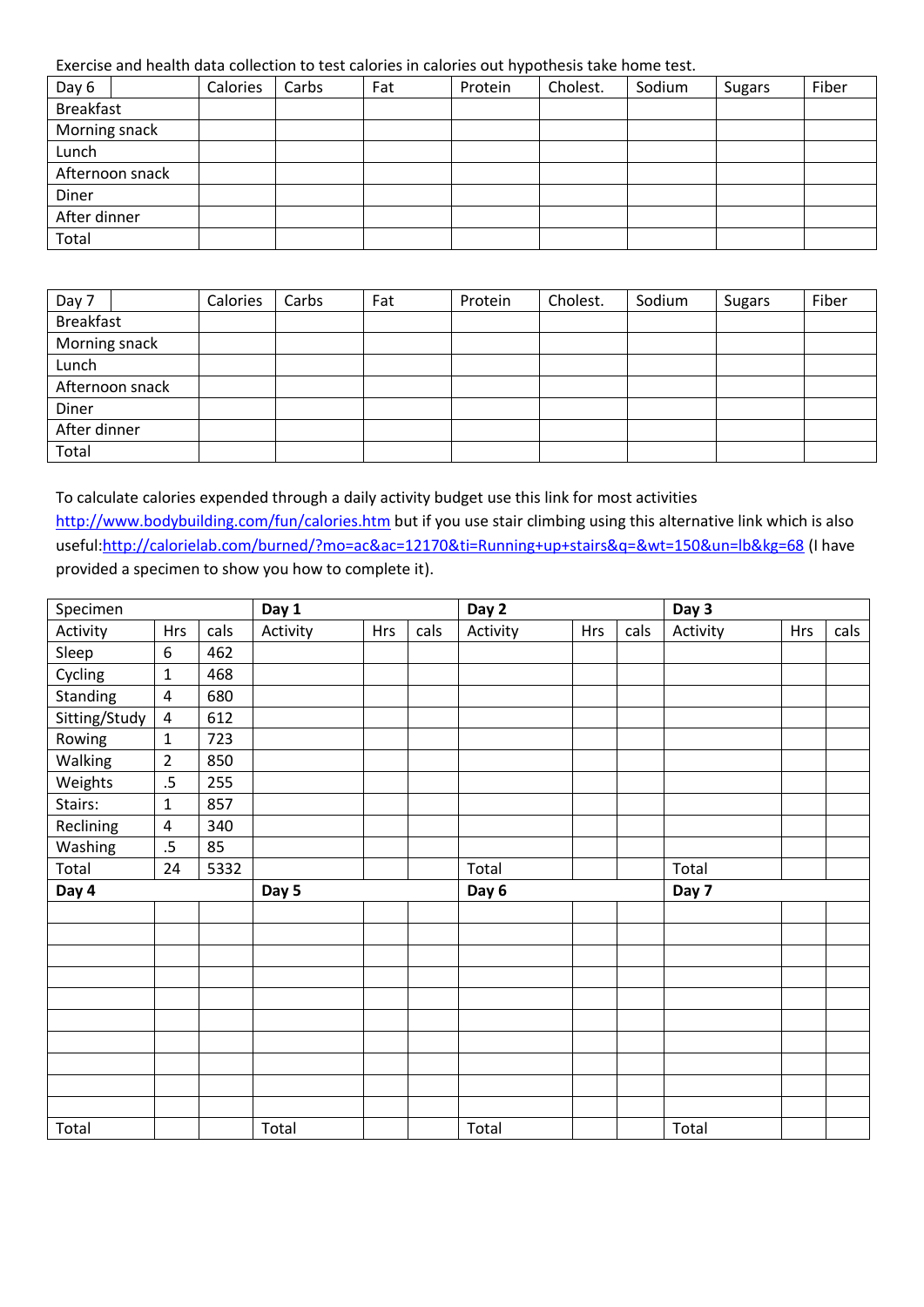Exercise and health data collection to test calories in calories out hypothesis take home test. Take Home Test Question 2

The South African Institute of Race Relations (SAIRR) reported that a third of black South African women are obese, this was followed by coloured, white and Indian women. It also reported that South African white men are fatter than any other male race group. The SAIRR commented: "According to the World Health Organisation (WHO) obesity was previously associated with high-income countries, but is gaining prevalence in low- and middle-income countries." Given that obesity is typically associated with poor diets high in calories, and low on exercise regimes it would appear that pandemic obesity should be easily addressed by reducing food consumption and increasing fitness as part of a health campaign. Examine your calorie intake and exercise using graphs with comprehensive captions and provide an analysis of your current diet and fitness regimes. Using an adaptive management approach discuss what interventions you should consider to improve your health and diet so as to reduce your own personal risk of metabolic illness later in your life (as a preventative measure). Final discuss why a calories in versus calories out model for managing health is too simple and fully customised, adaptive management approach is required. Please ensure that all data is completed on the sheets.

You may fill in the forms by hand – but your answer needs to be typed and a hard copy submitted with completed data sheets – please put names on sheets and submit EVERYTHING back (viz data sheets, question and rubric with your name and student number printed on the rubric sheet.

## **Due Date: 4 May 2016.**

**A 15% per day deduction will be applied for late submission.**